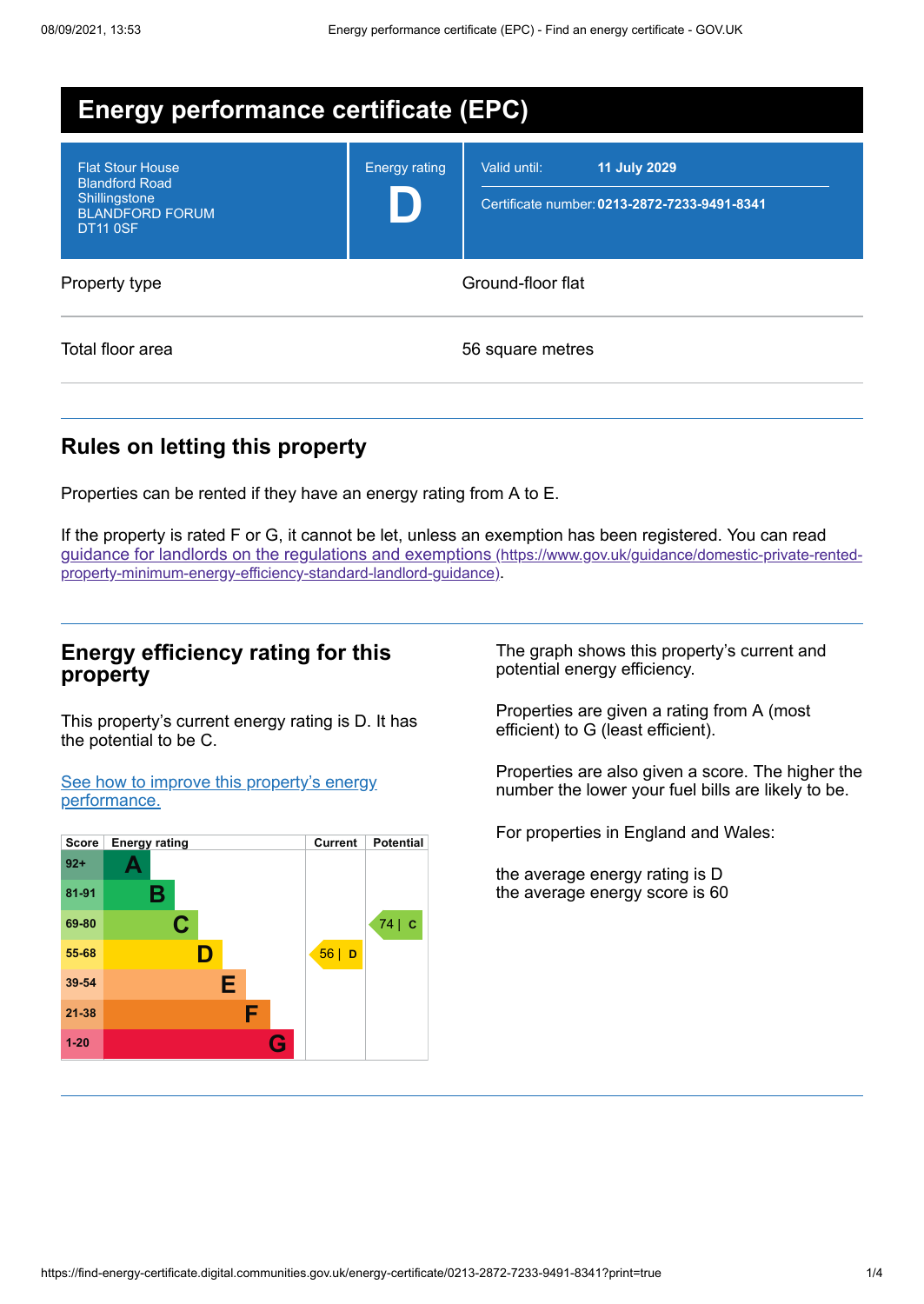# **Breakdown of property's energy performance**

This section shows the energy performance for features of this property. The assessment does not consider the condition of a feature and how well it is working.

Each feature is assessed as one of the following:

- very good (most efficient)
- good
- average
- poor
- very poor (least efficient)

When the description says "assumed", it means that the feature could not be inspected and an assumption has been made based on the property's age and type.

| <b>Feature</b>       | <b>Description</b>                                              | Rating    |
|----------------------|-----------------------------------------------------------------|-----------|
| Wall                 | Solid brick, as built, no insulation (assumed)                  | Very poor |
| Roof                 | Pitched, 200 mm loft insulation                                 | Good      |
| Window               | Partial double glazing                                          | Poor      |
| Main heating         | Community scheme                                                | Good      |
| Main heating control | Flat rate charging, no thermostatic control of room temperature | Very poor |
| Hot water            | Community scheme                                                | Good      |
| Lighting             | Low energy lighting in all fixed outlets                        | Very good |
| Roof                 | (another dwelling above)                                        | N/A       |
| Floor                | Solid, no insulation (assumed)                                  | N/A       |
| Secondary heating    | None                                                            | N/A       |

#### **Primary energy use**

The primary energy use for this property per year is 385 kilowatt hours per square metre (kWh/m2).

#### **Environmental impact of this property** One of the biggest contributors to climate change is carbon dioxide (CO2). The energy used for heating, lighting and power in our homes produces over a quarter of the UK's CO2 emissions. An average household produces 6 tonnes of CO2 This property produces 3.8 tonnes of CO2 This property's potential production 1.9 tonnes of CO2 By making the [recommended](#page-2-0) changes, you could reduce this property's CO2 emissions by 1.9 tonnes per year. This will help to protect the environment. Environmental impact ratings are based on assumptions about average occupancy and energy use. They may not reflect how energy is consumed by the people living at the property.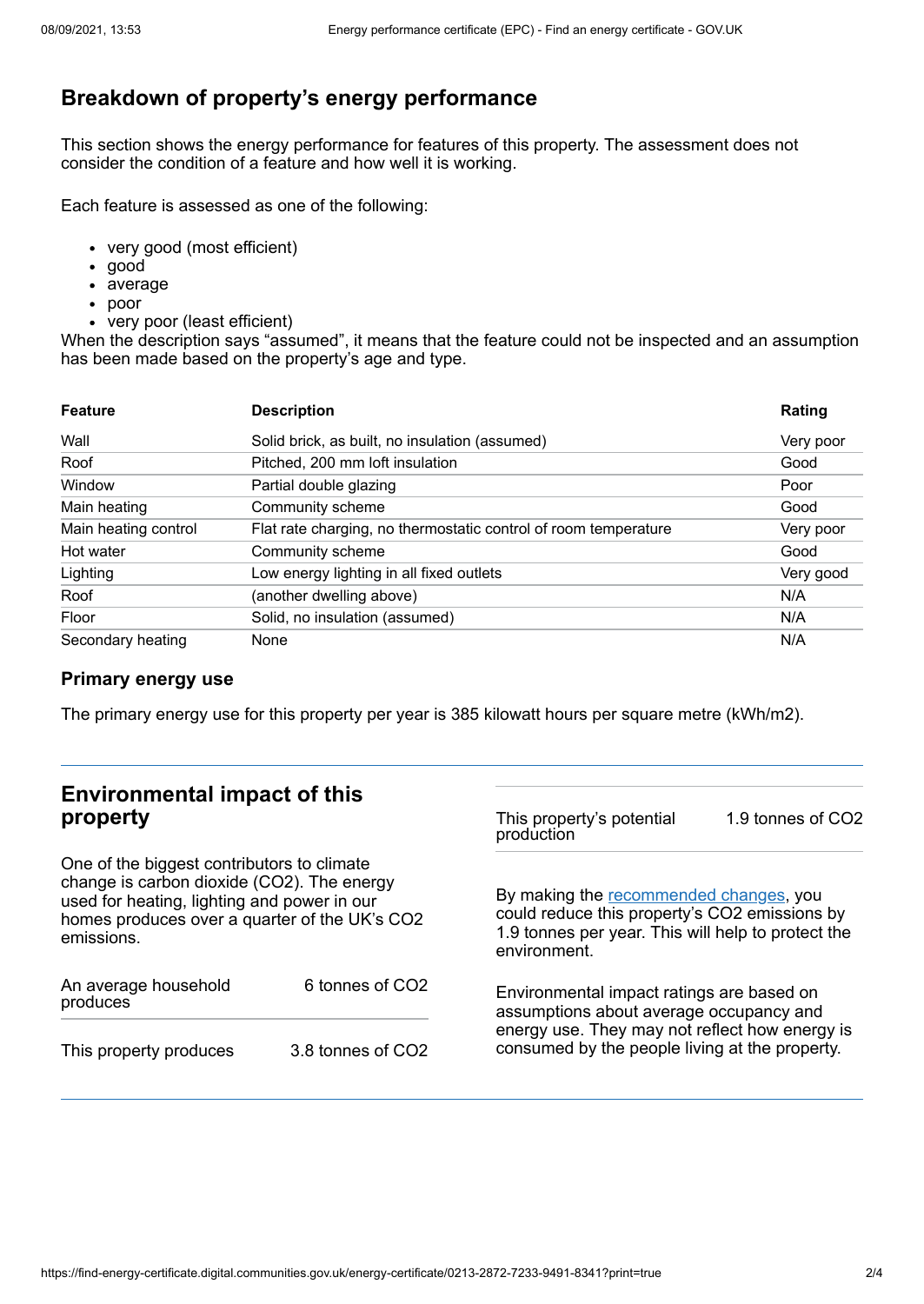# <span id="page-2-0"></span>**How to improve this property's energy performance**

Making any of the recommended changes will improve this property's energy efficiency.

If you make all of the recommended changes, this will improve the property's energy rating and score from D (56) to C (74).

| <b>Recommendation</b>                                                | <b>Typical installation</b><br>cost | <b>Typical yearly</b><br>saving |
|----------------------------------------------------------------------|-------------------------------------|---------------------------------|
| 1. Internal or external wall insulation                              | £4.000 - £14.000                    | £231                            |
| 2. Floor insulation (solid floor)                                    | £4,000 - £6,000                     | £85                             |
| 3. Replace single glazed windows with low-E double glazed<br>windows | £3.300 - £6.500                     | £26                             |

## **Paying for energy improvements**

Find energy grants and ways to save energy in your home. [\(https://www.gov.uk/improve-energy-efficiency\)](https://www.gov.uk/improve-energy-efficiency)

| <b>Estimated energy use and</b><br>potential savings                                                                                                                                                              |      |                                                      | Heating a property usually makes up the<br>majority of energy costs.                                                                                                                                                                                                                                                                                |  |
|-------------------------------------------------------------------------------------------------------------------------------------------------------------------------------------------------------------------|------|------------------------------------------------------|-----------------------------------------------------------------------------------------------------------------------------------------------------------------------------------------------------------------------------------------------------------------------------------------------------------------------------------------------------|--|
| Estimated yearly energy<br>cost for this property                                                                                                                                                                 | £779 | Space heating                                        | Estimated energy used to heat this property<br>9226 kWh per year                                                                                                                                                                                                                                                                                    |  |
| Potential saving                                                                                                                                                                                                  | £342 | Water heating                                        | 1956 kWh per year                                                                                                                                                                                                                                                                                                                                   |  |
| The estimated cost shows how much the<br>average household would spend in this property<br>for heating, lighting and hot water. It is not based<br>on how energy is used by the people living at the<br>property. |      | Potential energy savings by installing<br>insulation |                                                                                                                                                                                                                                                                                                                                                     |  |
|                                                                                                                                                                                                                   |      | <b>Type of insulation</b>                            | Amount of energy saved                                                                                                                                                                                                                                                                                                                              |  |
| The estimated saving is based on making all of<br>the recommendations in how to improve this                                                                                                                      |      | Solid wall insulation                                | 3989 kWh per year                                                                                                                                                                                                                                                                                                                                   |  |
| property's energy performance.<br>For advice on how to reduce your energy bills<br>visit Simple Energy Advice<br>(https://www.simpleenergyadvice.org.uk/).<br>Heating use in this property                        |      | of the payments.                                     | You might be able to receive Renewable Heat<br>Incentive payments (https://www.gov.uk/domestic-<br>renewable-heat-incentive). This will help to reduce<br>carbon emissions by replacing your existing<br>heating system with one that generates<br>renewable heat. The estimated energy required<br>for space and water heating will form the basis |  |